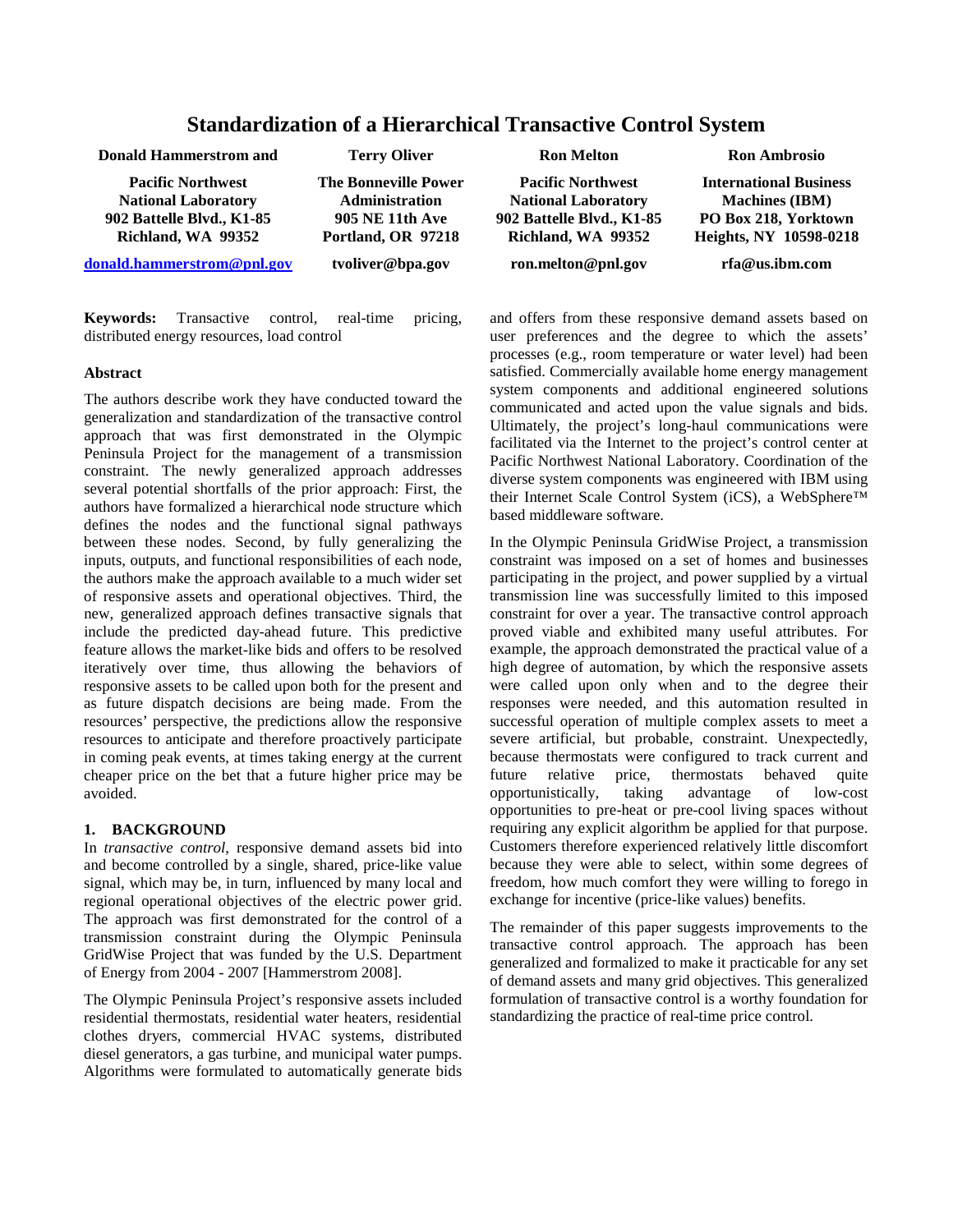#### **2. IMPORTANT TENETS OF TRANSACTIVE CONTROL**

Some consistent tenets have driven the evolution of the transactive control approach:

- Communicate value—communicate the value of the power grid's control benefits via a single value signal at each location. The value signal is not necessarily the monetary energy price that is to be used for revenue and billing purposes. The use of a single value signal forces all benefits and costs to be weighed fairly, in advance, and openly using a common currency, and enables machine response without active daily or real-time occupant action.
- Dynamic signals—demand responds to fluctuations in the value signal and thereby helps moderate the value signal. Valuable grid objectives (e.g., fast frequency regulation) may be achieved if time intervals are short enough to respond to such intervals.
- Facilitate interoperability—allow multiple communication media, protocols, and vendors to coexist and compete
- Multitask—each responsive asset should respond to any operational objectives that it is able to help accomplish. Multiple grid objectives simultaneously influence the value signal.
- Respond 24/7—the control of demand assets can be put to valuable use continuously, not simply for the few critical stressed periods of each year
- User-friendly—if many responsive demand assets participate, valuable responses may be had with little or no inconvenience to customers. Individual customers should always have the right to temporarily override asset responses.
- Distributed control—specific control decisions are best made nearby and by the controlled assets.
- Aggregators are not required—aggregators are not necessarily required if specific responses are decoupled from the communication of a value signal, as is advocated within transactive control.
- Low bandwidth—the use of distributed control and the reduction of communication to a single value signal serve to reduce overall communication bandwidth.

# **3. CONTROL OF DEMAND ASSETS**

The tenets stated above have important implications for the design of responsive demand and distributed resource assets. Presently, demand-response assets are uniquely engineered for specific types of utility programs. In transactive control, many and multiple responsive assets are encouraged and need not be programmatically placed. A

responsive asset does not even need to know exactly which objective(s) it is helping to accomplish at any given time. If customer incentives are adequate, populations of responsive assets will grow. The means by which the assets are to respond should be engineered by manufacturers of the assets (or by home energy management system manufacturers) and may further be influenced by how customers configure these assets to respond.

Perhaps the most important requirement placed upon responsive assets is that each responsive asset should reveal its need for or willingness to provide energy. In the prior Olympic Peninsula Project, each asset's bid was an explicit, monetary bid, but any feedback concerning how a device would favor or avoid a given price (i.e., the value signal) is useable. The intelligence of the device can be resident in the device, within a buildings energy manager, or even more centrally.

#### **4. IMPORTANT GRID OPERATIONAL OBJECTIVES**

The reformulation of transactive control has been influenced by the operational objectives and benefits that we value most for our power grids. Among the most important are

- Facilitate renewable resources—challenging renewable portfolio standards will require that impressively large amounts of wind and solar resources be accommodated. These resources are imperfectly predictable and have dynamic attributes that necessitate equally dynamic control of supply, demand, and perhaps storage. The consumption of renewable resources can be facilitated if, for example, wind energy is discounted when and near where it is generated.
- Mitigate operational constraints—utilities operate closer to their operational margins. Locations throughout the grid should have means to dissuade the consumption of power delivered through that location if served power threatens to damage or shorten the useful life of equipment. In the Olympic Peninsula Project, the value signal was permitted to rise when the transmission constraint was exceeded, and the higher value signal persuaded demand assets to either use less power from, or provide distributed generation to, the feeder circuit.
- Flatten load—system efficiency improves and less infrastructure and fewer peaking generators are needed when load is moved off peak. Customers would choose to defer responsive loads off peak periods if the costs of supplying such premium power were made transparent to these customers.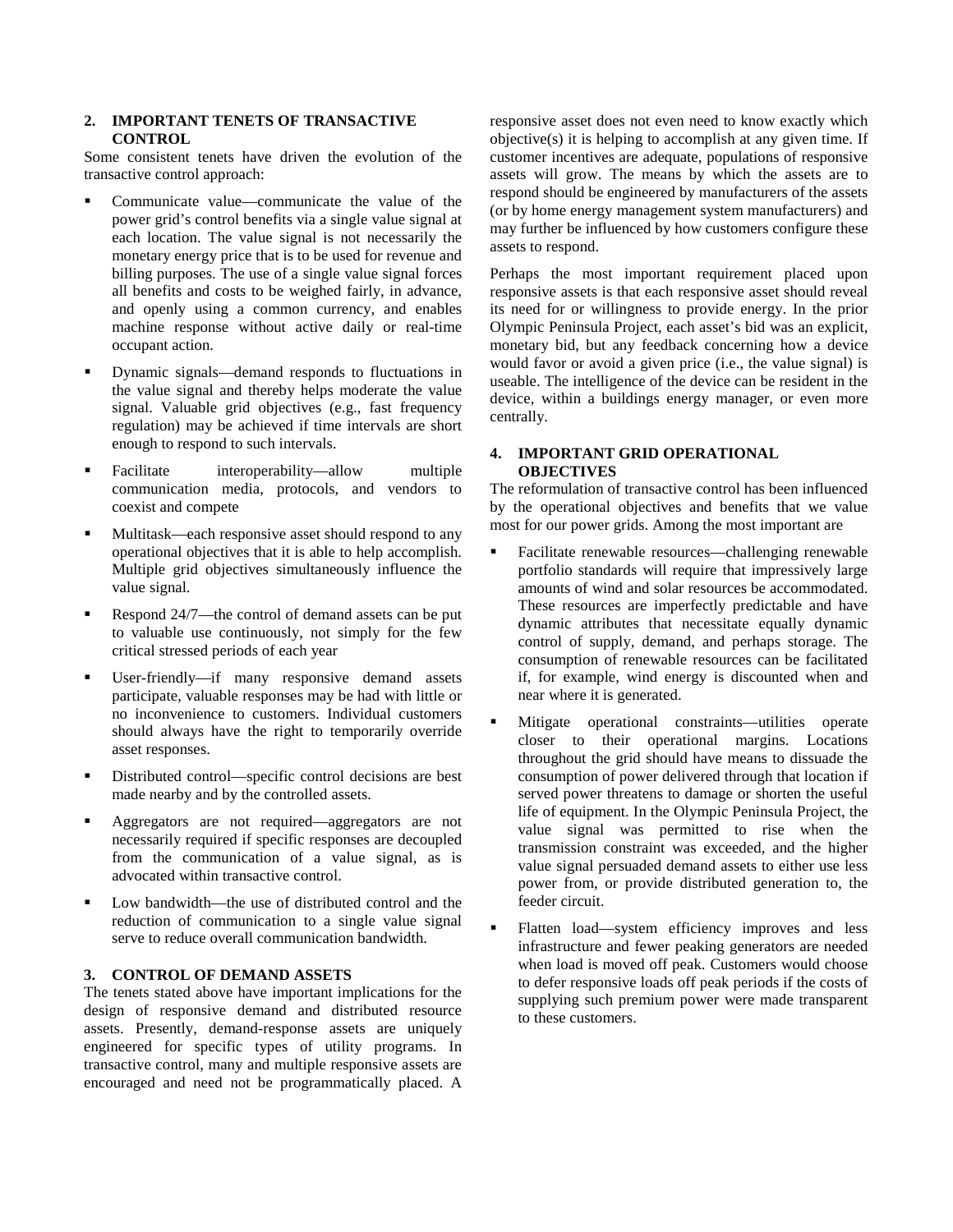## **5. NEWLY RECOMMENDED ATTRIBUTES FOR TRANSACTIVE CONTROL**

The following several improvements should be implemented to increase the applicability of the transactive control approach and to make the approach more amenable to standardization:

- 1. Enforce a hierarchical communication structure
- 2. Create an initialization and maturation plan
- 3. Formalize generalized transactive inputs, outputs, and behaviors
- 4. Require a forecast time horizon.

#### **6. HIERARCHICAL STRUCTURE ENFORCED**

Communication and control within a smart grid should be aligned well with the flow of electrical power. Define a *node* as a physical point anywhere in the electric power grid where demand may be aggregated and predicted. We propose a contiguous hierarchy of nodes from end uses through generation. Demand capacity is to be aggregated through the hierarchy from end uses toward generation (the *upstream* direction); a value signal is to be propagated from generation toward end uses (*downstream*) through the hierarchy. It will be shown that it is the interplay between the demand capacity and value signals that defines transactive control. Control approaches that ignore or jump over points within the hierarchy violate this ideal and will not correctly address local control objectives at nodes.

A great example of such a violation addresses our zeal to electrify our transportation infrastructure and charge the batteries of electric vehicles at our homes. Unfortunately, the pole top distribution transformers that serve several residences were not often sized to simultaneously provide power to multiple vehicle battery chargers. Therefore, unless we specifically include the pole top transformers as nodes in our control hierarchy, the transformers will be unable to help manage the power they provide and thereby protect themselves.

Figure 1 demonstrates the principle of the proposed hierarchical structure. In this figure, the value signals flow downstream toward the left (labeled "operational objectives"), and the corresponding demand capacity signal flows upstream toward the right (labeled "status and opportunities"). Figure 1 does not at all suggest that responsive assets and the formulation of value signals occur only at the extreme upstream and downstream locations. Indeed, just as every node can interject the value of meeting its own operational objectives, responsive assets can reside quite far upstream and even in transmission in the forms of flow control devices, resource dispatch practices, and voltage control devices.



Figure 1. Representation of Proposed Hierarchy [2]

#### **7. INITIALIZATION AND MATURATION PLAN**

The hierarchical, transactive control approach varies greatly from the present deterministic way in which the grid is managed. Therefore, a transition plan is suggested that will first introduce hierarchical, transactive control into regions, then will provide ways for the approach to mature and expand.

Initially, a transactive node, or a pair of transactive nodes, is to be assigned at the intersection between the region's transmission system and each utility distribution site (Fig. 2). These initial nodes become an anchor of the hierarchical system from which the hierarchical structure can later become expanded. Initially, some objectives will be imperfectly addressed at the initial nodes. With an incomplete hierarchical node system, neither regional nor local objectives can be accurately connected to resource availability and upstream constraints.

This initial node pair is of interest only to the degree that it will provide for control of assets at that node or downstream of the node. The hierarchical structure is allowed to be temporarily relaxed during this initial stage, allowing some downstream assets to be controlled at these initial nodes and jumping over some passive nodes that will not fulfill their responsibilities to aggregate demand and modify the value signal.

Once this initial installation has been completed and tested, the hierarchical, transactive system of nodes should expand and mature. The hierarchy may expand as adjacent nodes, both upstream and downstream from the initial node, become transactive nodes. Control matures also as transactions at the existing nodes are made richer and more accurate. Ideally, the transactive control system will encourage participation by more and additional types of responsive assets over time.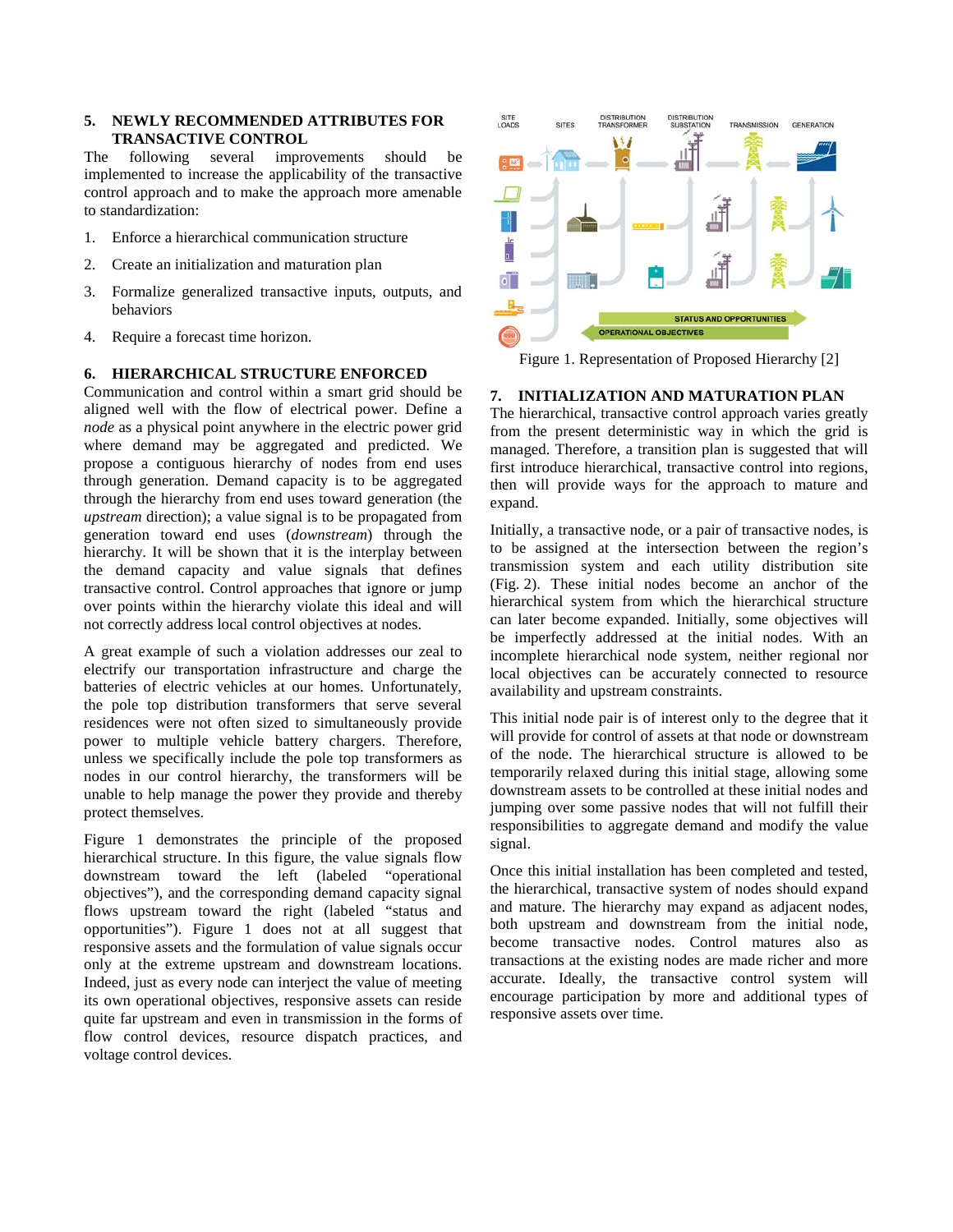The maturation plan thus facilitates the introduction of hierarchical, transactive control throughout a region and provides for the evolution of that system into a complete, rich transactive system. This plan necessarily makes compromises during the initial installations. A side-by-side comparison of the initial compromised conditions and ideal final behaviors at nodes has been summarized in Table 1 below, which includes additional maturation indices beyond those that can be addressed here.



Figure 2. Initial Nodes Anchor the Formation of a Complete Hierarchy

#### **8. STANDARD NODE DEFINITION**

A generalized formulation of transactive control includes definition of the inputs, outputs, and functional responsibilities of any node. During this discussion, refer to the simplified functional block diagram of a node's responsibilities in Fig. 3.

The generalized definition of a node includes only two necessary communication pathways. A value signal is communicated downstream through the node, and the demand (or capacity) signal is communicated upstream. Other diverse communication and control signals might be used at a node, but these additional signals are only locally relevant and are not part of the transactive control system.



Figure 3. Simplified Functional Block Diagram of a Node

| Table 1. Comparison of Initial Compromise and Final        |
|------------------------------------------------------------|
| <b>Implementations of Hierarchical Transactive Control</b> |

|                       | inpictuonations of frictal chical Fransa<br><b>Initial</b>                                           | Improved / Final                                                                                     |  |
|-----------------------|------------------------------------------------------------------------------------------------------|------------------------------------------------------------------------------------------------------|--|
| Hierarchy             | Incomplete, anchored<br>by several initial nodes                                                     | <b>Transactive behaviors</b><br>migrate upstream and<br>downstream<br>Eventual complete<br>hierarchy |  |
| <b>Benefits</b>       | Small set of grid<br>objectives addressed                                                            | Many grid objectives<br>addressed through<br>extensive hierarchy by<br>transactive control           |  |
| Finesse               | Grid objectives<br>addressed crudely                                                                 | Grid objectives<br>configuration and location<br>dependent                                           |  |
| Control Nodes         | Many passive nodes<br>that control no<br>responsive assets                                           | Nodes become more active<br>and transactive                                                          |  |
|                       | Many responsive assets<br>controlled centrally or<br>by upstream assets                              | Control becomes more and<br>fully distributed                                                        |  |
|                       | Crude intervals of 15<br>minutes to 1 hour are<br>acceptable                                         | Time intervals become<br>shorter and event-driven                                                    |  |
| Predictions Intervals | Crude estimates                                                                                      | Accurate predictions and<br>trending                                                                 |  |
| Dynamics              | Limited dynamics;<br>emulate traditional<br>demand response and<br>time-of-use                       | Increasingly dynamic; fast<br>customer-friendly<br>responses                                         |  |
| Signal                | Value signal not<br>equivalent to expense.<br>Incentive and billing<br>distinct from value<br>signal | Value signal trusted for<br>customer incentives and<br>billing                                       |  |

Value signal input. In most instances, a node will receive a single value time series from one upstream node. Occasionally, due to non-radial circuit configurations or multiple resource inputs, a node might be downstream of two or more upstream nodes and must therefore formulate a single, blended input value time series from the multiple value time series that it receives. A preferred unit for this signal is cents per kWhr. The transactive value signal may be used, but is not necessarily used, to create customer incentives and specify customer billing at that node. The use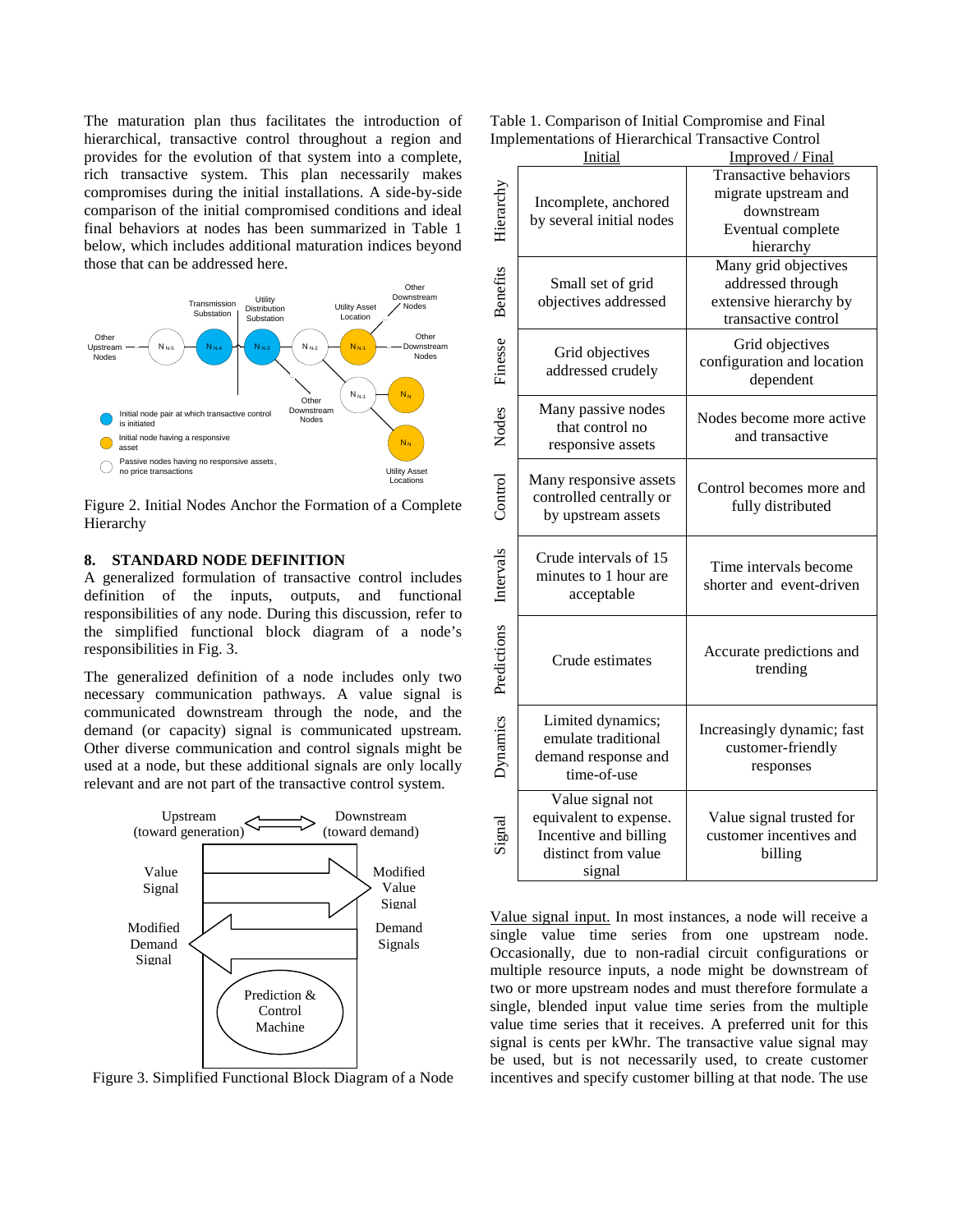of actual energy price as the value signal is preferred. In principle, the value time series should represent a predicted energy price over the next 24 hours, or so. The predicted value signal should become increasingly accurate and should have finer intervals near-term.

If a node receives more than one price signal time series from upstream nodes or resources, the node must blend those prices into a single input price series. The recommended approach is to calculate the single input price series as a weighted sum of all input price time series, where each time series component is weighted by the fraction of supply received from each upstream node or resource during an interval.

Value signal output. Often, the received input value time series will be relayed to all the next downstream nodes without modification. However, the node may choose to modify the value time series before relaying it downstream in order to address its own local operational objectives. For example, a node might choose to increase the price signal at a future time interval to avoid an impending constraint at the node.

Demand inputs. The node will receive or measure demand served at the node and by all downstream nodes that are served by the node. The use of the word demand here is not at all intended to preclude cases where distributed resources might actually supply energy, as is the case for distributed or renewable generators. The responsibility of the node will be to aggregate all served demand into a single aggregated demand time series. The preferred unit is kW. The demand time series should represent a predicted demand for time intervals over the next 24 hours, or so. The demand signal should become more accurate and should have finer intervals near term. The time intervals of the price series should be the same as those used for the demand series.

The easiest demand inputs to be aggregated at a node will be those from downstream nodes that have already calculated and provided their demand time series for use by this node. It does not matter whether these downstream nodes are responsive to transactive price signals or not.

More challenging is the demand that is measured at the node but provides no, or an incomplete, time series prediction. In this case, the node is responsible to predict future demand and complete the time series for which it is responsible. The function that creates such a prediction within the node might be called a "prediction machine." Those devices that are to be controlled at or by the node are additionally responsive to the transactive value signal at the node. Therefore, the price elasticity of controlled assets must be considered by the node's prediction machine.

Aggregated demand output. A node is responsible to aggregate all present and future demand that it serves and make the demand prediction known to any upstream node. The present demand of a node will usually be verifiable using existing meters. The accuracy of a node's demand prediction can also be monitored, assessed, and improved over time.

Control machine. Figure 3 uses the word *control machine* to describe a node's opportunity or responsibility to modify the value signal. A node need not reveal the formula it uses to modify the value signal. The aggregated demand output time series that is calculated at the node is one of the most important formula inputs into the control machine. Several reasons that a node might choose to modify the value signal are limited resources, constrained infrastructure, or efforts toward performance optimization.

There exist no (and might never exist) definitive formulas and practices for the modification of the value signal at a node. However, the author was able to formulate workable initial functions for each of the operational objectives listed in section 4 of this paper. These functions may be improved over time.

Demand prediction machine. A node's *demand prediction machine* receives measurements and predictions from all responsive and unresponsive demand that is served by the node and aggregates and predicts a future time series aggregate demand. Many types of data can be incorporated by the prediction machine as it strives to produce accurate demand predictions. Simple historical trending is recommended as a first approach, and such predictions can be made increasingly more accurate, if necessary, as additional information becomes available.

Asset participation. The means by which a node affects the energy consumed by devices that are controllable from the node itself will be diverse. By control, we refer only to those devices whose energy consumption (or generation) is managed by the intelligence and transactive behaviors at the node. Again, this control is treated as a black box; there is no need for the node to share its function outside the node. An example of a simple control function might be the curtailment of water heater load whenever node pricing exceeds a price threshold. This simple function could effectively automate most time-of-use responses. Another simple function would be for the node to curtail a water heater's load when the node's load (let's say a home's load in this example) starts to exceed a threshold capacity. These two simple control functions could run simultaneously using the same controllable water heater. In a more complex example, a home's thermostat might be controlled from the residential node to move its set points up or down in response to a function of occupancy, price, daily average price, price standard deviation, the home's temperature, predicted outside temperature, and the predicted home envelope simulated behavior.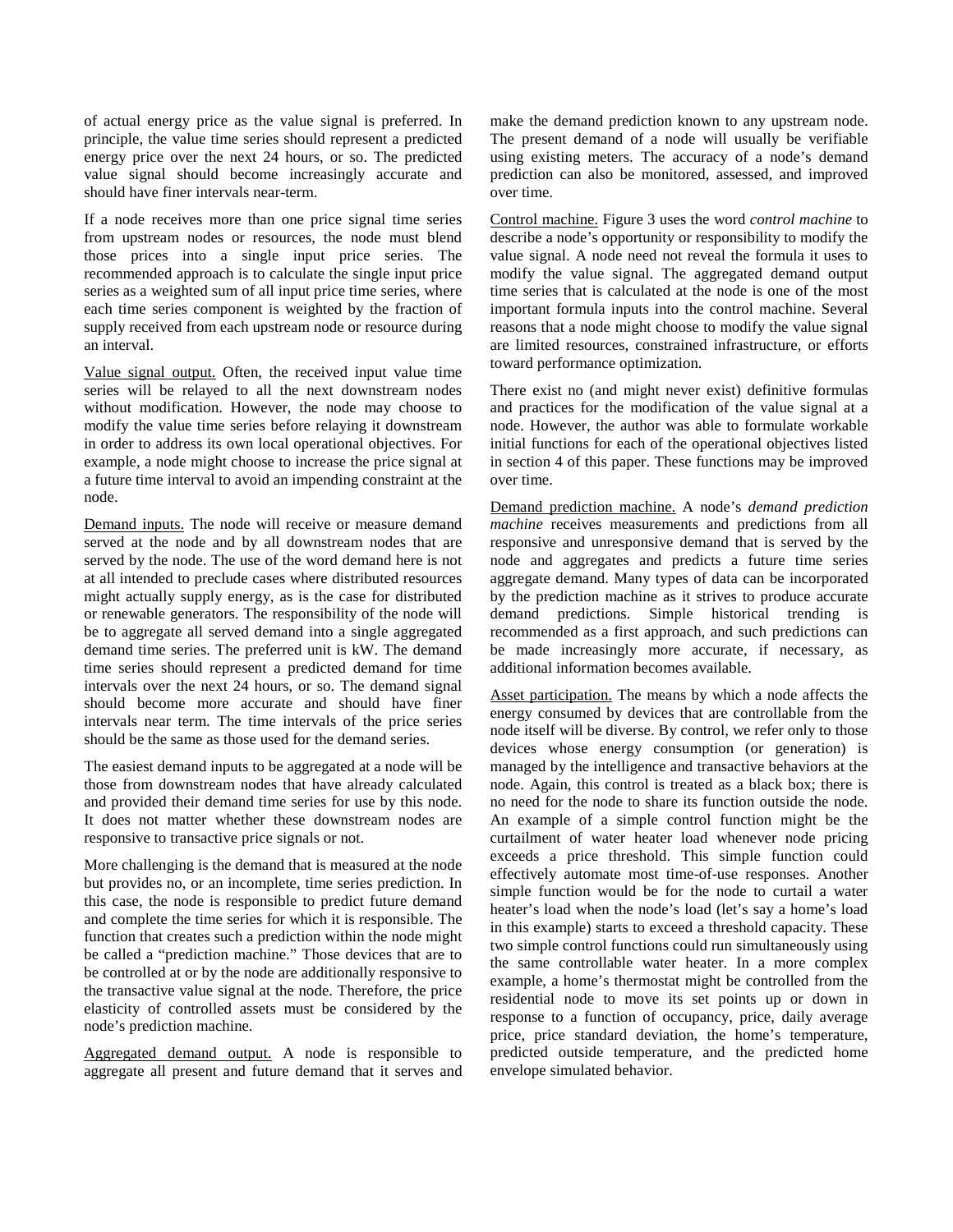## **9. MARKET RESOLUTION IN THE FORECAST FUTURE**

Transactive control will be much more powerful when it includes forecasts of both the value and demand signals. The future intervals of such forecasts have not yet been determined. But the intervals should be course far in the future and should become shorter in the near term. The intervals should align well with the regional dispatch practices.

Several advantages follow from the inclusion of forecasts: First, responsive demand may then be considered at the time of and on a fair playing field with resource dispatch decisions. Customers may provide feedback concerning how their demand resources will respond and potentially avoid using expensive peaking resources that would otherwise become dispatched. Second, when forecasts are used, the importance and urgency of a formal market clearing process is reduced. Instead, the frequent iteration of future forecasts over time will achieve an equivalent resolution—the pairings of value (price) and demand during future intervals.

The inclusion of forecasting is not intended at all to preclude dynamic, real-time control opportunities. The present is simply a special case. The signals should remain dynamic and available for even unforeseen contingency responses in the present.

## **10. GENERALIZED TRANSACTIVE CONTROL IS AMENABLE TO STANDARDIZATION**

This formulation of transactive control is amenable to standardization as a foundation for price-responsive control in a smart grid. The defined inputs, outputs, and responsibilities of a generalized node are scalable throughout a power grid, applicable at any node of the recommended hierarchy.

The inputs and outputs of the generalized node are defined in a way that reduces overall communication bandwidth and facilitates interoperability. The value signals are available to multiple entities that would choose to influence demand at a node and are a simple basis from which responsive demand assets can plan their energy consumption. The feedback of immediate and future demand is concise and benefits from aggregation into a single signal at each node. Because the described approach does not rely on communication of device-specific information, and because decision making is highly distributed, the proposed approach might be less vulnerable to some cyber security threats.

## **11. REMAINING CHALLENGES**

The authors are hopeful that the newly generalized transactive control approach can be tested soon in a Pacific Northwest smart grid demonstration. Admittedly, more work is needed in the following areas:

- The time intervals and future horizon must be selected to accommodate and influence dispatch decisions. The preferred time interval should be short enough to enable innovative ancillary services while supported by existing communication technologies.
- The value and demand signals must be evaluated for ways in which they might augment or supplant existing customer incentive programs. The initial formulation has emphasized grid control while deferring details about how such behaviors can be persistently induced through incentives, regulations, and business cases.
- The methods for predicting the demand of responsive assets are lacking and should be improved. It is acceptable to begin with crude trending and improve the predictive demand models over time.
- New functions for how grids' operational objectives influence the distributed value signals should be formulated and tested. The authors have good confidence in the control of operational constraints, as was demonstrated in the Olympic Peninsula project. A simple formulation for encouraging wind consumption has been developed. But additional formulations will be needed for other important operational objectives, including carbon mitigation, encouraging environmentally preferable generators to become dispatched.
- The value signal itself will be amenable to alarm generation for system operators, but this feature has not yet been defined. We believe this feature will be a fundamental bridge between present operations center practices and inclusion of data from transactive control into operations center toolsets.

## **12. CONCLUSIONS**

The authors have described a generalized formulation of transactive control that is amenable to standardization as a foundation for dynamic price control in a smart grid. The formulation is based on that used in a prior field demonstration, but the new, generalized formulation proposes use of a future time horizon, a hierarchical nodal structural framework, and a generalized functional model of an active node. A plan is offered to first launch a limited version of the control and later incrementally improve the extent and responsiveness of the system as it matures.

## **References**

[1] D. J. Hammerstrom, *et al*., "Pacific Northwest GridWise Testbed Demonstration Projects: Part 1. Olympic Peninsula Project," Pacific Northwest National Laboratory, Richland, WA, Tech. Rep. PNNL-17167, Oct. 2007. Available at http://gridwise.pnl.gov.